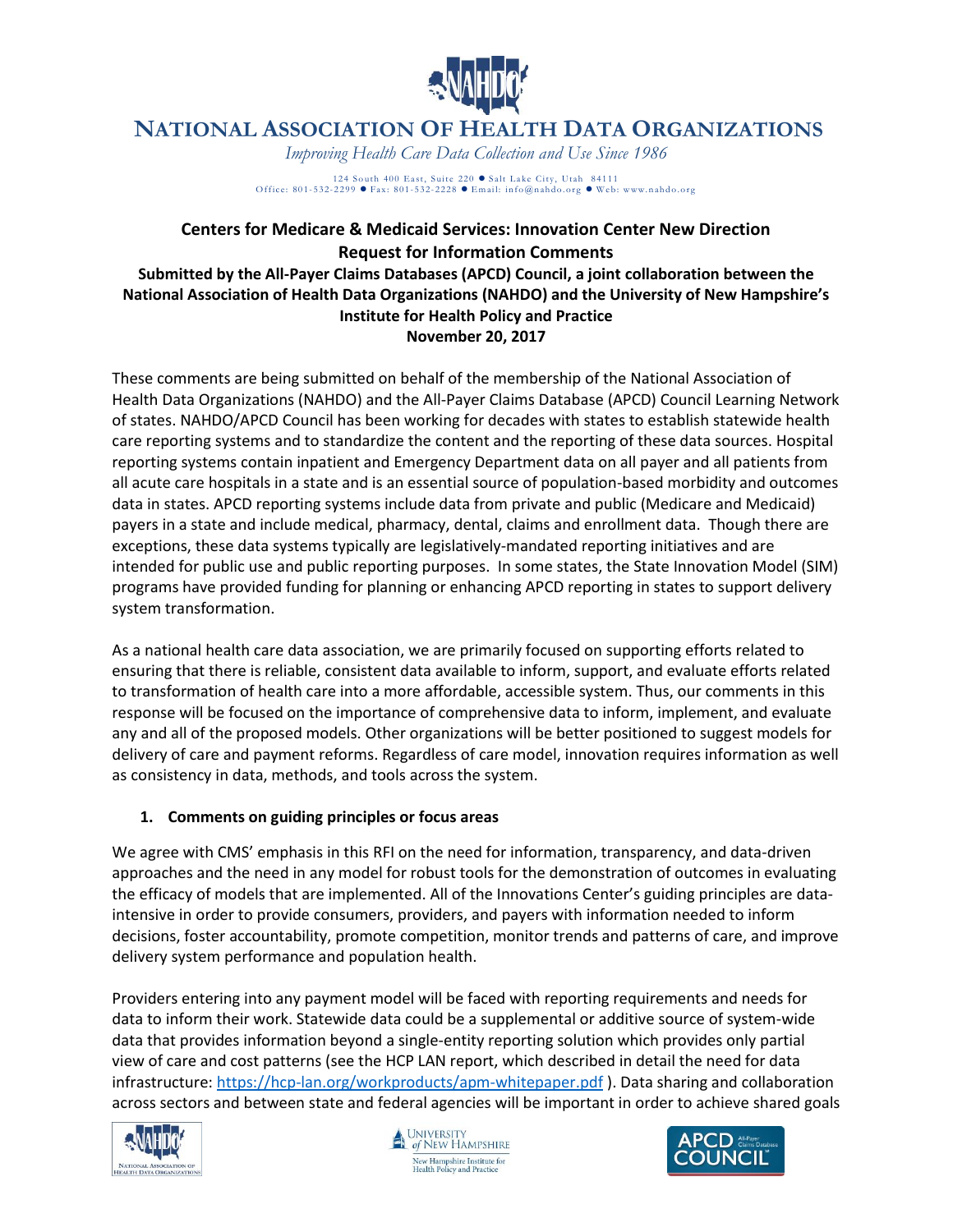and shared solutions for information needed to "foster an affordable, accessible health care system that puts patient first".

States with APCDs have a long history of working to contain health care costs and improve health system performance using comprehensive, local, encounter-specific data. These states are documenting wide variations in costs and outcomes and targeting opportunities for interventions to reduce this variation. The Innovation Center should partner with states to improve, expand, and enhance existing data systems to provide population and system-wide information that can be used to evaluate new and existing payment models. The examples below illustrate the ways APCD data are being used to promote oversight and transparency of health care costs, quality, and utilization.

- **Assessing geographic variations in price and utilization.** The Oregon Health Authority publishes quarterly reports that compare per-member per-month costs and utilization, by service category, for commercially insured, public employees, and public payers [\(http://www.oregon.gov/oha/hpa/analytics/pages/index.aspx\)](http://www.oregon.gov/oha/hpa/analytics/pages/index.aspx). Colorado uses its APCD to study price variation for common procedures among facilities [\(http://www.civhc.org/get](http://www.civhc.org/get-data/interactive-data/statewide-metrics/cost-of-care/)[data/interactive-data/statewide-metrics/cost-of-care/\)](http://www.civhc.org/get-data/interactive-data/statewide-metrics/cost-of-care/). Maryland uses APCD data to compare the unit-costs, utilization, per-member per-month costs, out-of-pocket and insurance payments, geographic variations, and physician access data across geographic regions [\(http://mhcc.maryland.gov/transparency/Default.html\)](http://mhcc.maryland.gov/transparency/Default.html).
- **Promoting cost and quality transparency and protecting consumers.** Both New Hampshire's HealthCost [\(https://nhhealthcost.nh.gov/](https://nhhealthcost.nh.gov/)) and Maine's CompareMaine [\(http://www.comparemaine.org/\)](http://www.comparemaine.org/) websites provide provider-specific price and quality information to consumers, health plan enrollees, and employers to promote health care comparison shopping through cost- and quality-transparency tools. Both systems have historically included data from self-funded health plans to make these consumer tools available to enrollees of self-funded employee health plans.
- **Tracking health care spending drivers and trends.** Massachusetts used its APCD data to produce an annual report analyzing trends in in health care spending for commercial payers by category of service, type of episode, and geographic area [\(http://www.mass.gov/anf/docs/hpc/apcd](http://www.mass.gov/anf/docs/hpc/apcd-almanac-chartbook.pdf)[almanac-chartbook.pdf\)](http://www.mass.gov/anf/docs/hpc/apcd-almanac-chartbook.pdf). Minnesota used its APCD data to analyze prescription drug spending by therapeutic category and setting (office-administered vs. pharmacy benefit)( [http://www.health.state.mn.us/healthreform/allpayer/20160229\\_rxtrends.pdf\)](http://www.health.state.mn.us/healthreform/allpayer/20160229_rxtrends.pdf). Rhode Island released a report analyzing the top 15 clinical complaints and associated costs of potentially avoidable emergency room visits broken down by payer type [\(http://health.ri.gov/data/potentiallypreventableemergencyroomvisits/\)](http://health.ri.gov/data/potentiallypreventableemergencyroomvisits/)
- **Promoting public health.** Organizations in Virginia [\(http://www.vhha.com/research/2016/01/29/data-show-southwest-virginia-hard-hit-by-opioid](http://www.vhha.com/research/2016/01/29/data-show-southwest-virginia-hard-hit-by-opioid-crisis/)[crisis/\)](http://www.vhha.com/research/2016/01/29/data-show-southwest-virginia-hard-hit-by-opioid-crisis/) and Utah [\(http://healthinsight.org/files/Utah%20Partnership%20for%20Value-](http://healthinsight.org/files/Utah%20Partnership%20for%20Value-Driven%20Healthcare/Transparency%20Advisory%20Group/In-Person%20Events/TAG%20Slides%204-19-16%20final.pdf)[Driven%20Healthcare/Transparency%20Advisory%20Group/In-](http://healthinsight.org/files/Utah%20Partnership%20for%20Value-Driven%20Healthcare/Transparency%20Advisory%20Group/In-Person%20Events/TAG%20Slides%204-19-16%20final.pdf)[Person%20Events/TAG%20Slides%204-19-16%20final.pdf\)](http://healthinsight.org/files/Utah%20Partnership%20for%20Value-Driven%20Healthcare/Transparency%20Advisory%20Group/In-Person%20Events/TAG%20Slides%204-19-16%20final.pdf) have used APCD data to track opioid prescription claims across geographic areas and patient characteristics to understand and address trends in opioid use as have the Agency for Healthcare Research and Quality [\(https://www.hcup-us.ahrq.gov/datainnovations/Opioid\\_trends\\_ICD\\_Med\\_Care.pdf\)](https://www.hcup-us.ahrq.gov/datainnovations/Opioid_trends_ICD_Med_Care.pdf) . New Hampshire used APCD data to measure access to and utilization of preventive services, such as



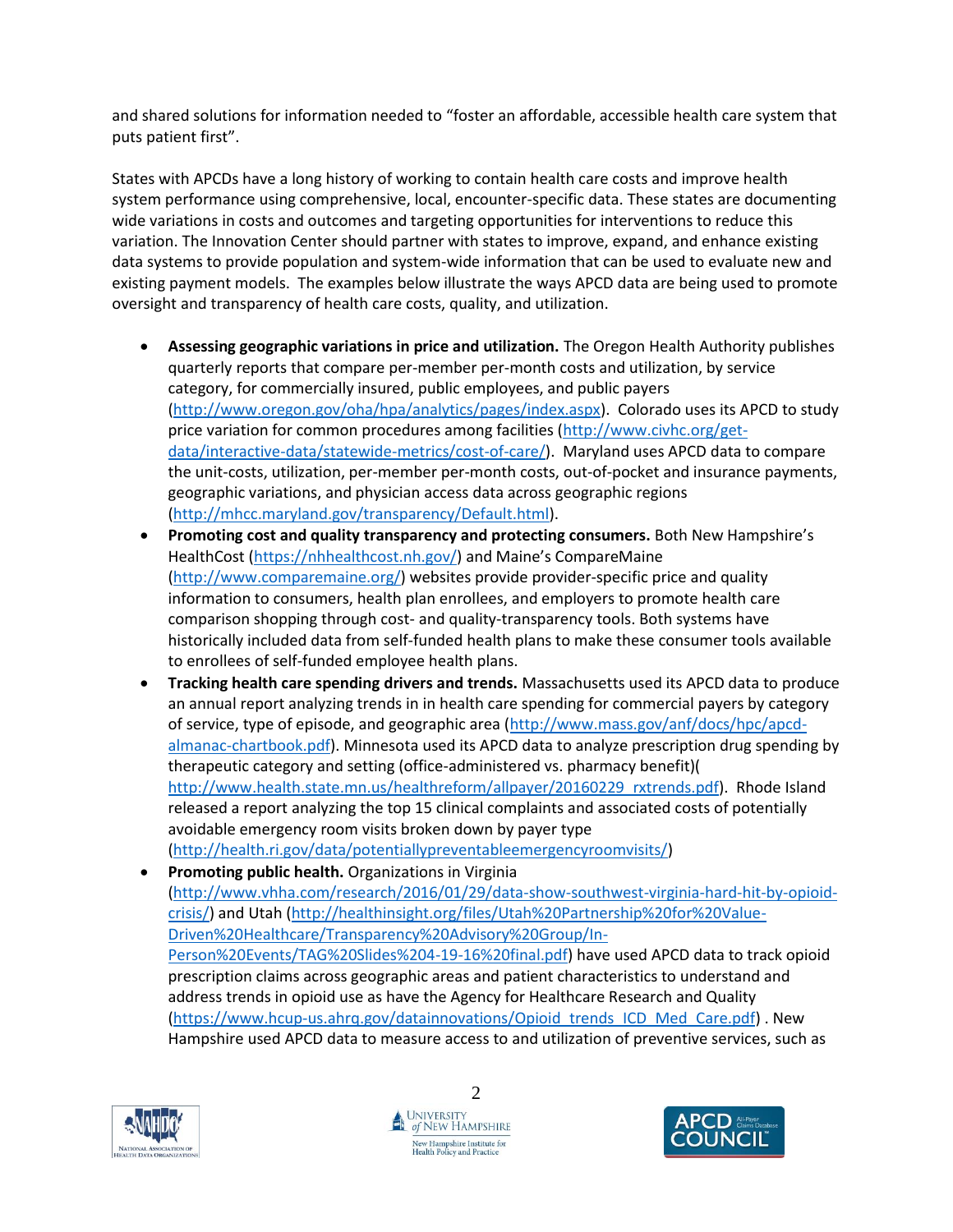cancer screening or diabetic testing and treatment, among its adult Medicaid population [\(https://www.dhhs.nh.gov/ombp/documents/adultpreventivebrief.pdf\)](https://www.dhhs.nh.gov/ombp/documents/adultpreventivebrief.pdf)

 States are using their data systems to improve outcomes and reduce costs associated with avoidable inpatient and Emergency Department visits and hospital readmissions [\(https://profiles.health.ny.gov/measures/all\\_state/16284\)](https://profiles.health.ny.gov/measures/all_state/16284)

These examples are in alignment with the guiding principles articulated in this RFI, and can be the basis for tools to provide information for the development, implementation, and evaluation of the new modes. Many more examples can be found at [www.apcdshowcase.org](http://www.apcdshowcase.org/) More specifically, potential ways state-based hospital discharge and APCD data systems could support the CMS models identified in the RFI include:

**Advanced APMs:** All forms of Alternate Payment Models (APMs) will likely include reporting requirements that capture the appropriate data to support the shift of the payment from fee-for-service to being value-based. Demonstrating value will require data that are comparable across sites of care and time. As APMs are created, data collection needs should be considered and mechanisms to collect data should be a key planning effort. This includes the development of ways to collect financial arrangements outside of encounter-based reporting, while not losing encounter level information. It is critical that detailed data reporting be maintained. Mistakes from Managed Care models in the 1990s, when encounter-level data were "lost" in plans that were capitated, should not be repeated.

**Consumer-directed models:** Information essential to support transparency for patients is essential. We agree with the CMS' promotion of the development of models to "facilitate and encourage price and quality transparency, including the compilation, analysis, and release of cost data and quality metrics that inform beneficiaries about their choices." State data systems, in the examples provided above, and in many other ways, currently support efforts to provide better, more transparent information to consumers and other stakeholders. With additional investment, these efforts can be greatly expanded and directly support this goal of CMS to provide consumers better information to support decisionmaking. When the public and policy makers are able to access price information on common conditions, they are surprised by the large price variation—which is a key step to consumer engagement and improvement initiatives. As consumers assume more of their health care costs through higher deductibles and co-pays, pricing information is essential, but not widely available. New models for state-federal data sharing and exchange, as well as model website tools and templates, could streamline these efforts.

**Specialty Physician Models:** State data systems exist that can provide information to support any number of model designs. This includes using state-wide APCD data to develop regional healthcare utilization pattern reports, specialty attribution models, and episode of care analysis. Additional investment in analytic tools that are open-source and/or non-proprietary methods that can be used consistently will provide more consistent information to support physician models.

**Prescription Drug Model:** States with statewide pharmacy claims and medical claims files can support broad views of trends and utilization patterns, information about cost variation and pricing, and tools for benchmarking. This type of baseline and evaluation data will be key in effective development and implementation of models to address prescription drug efficacy and costs.





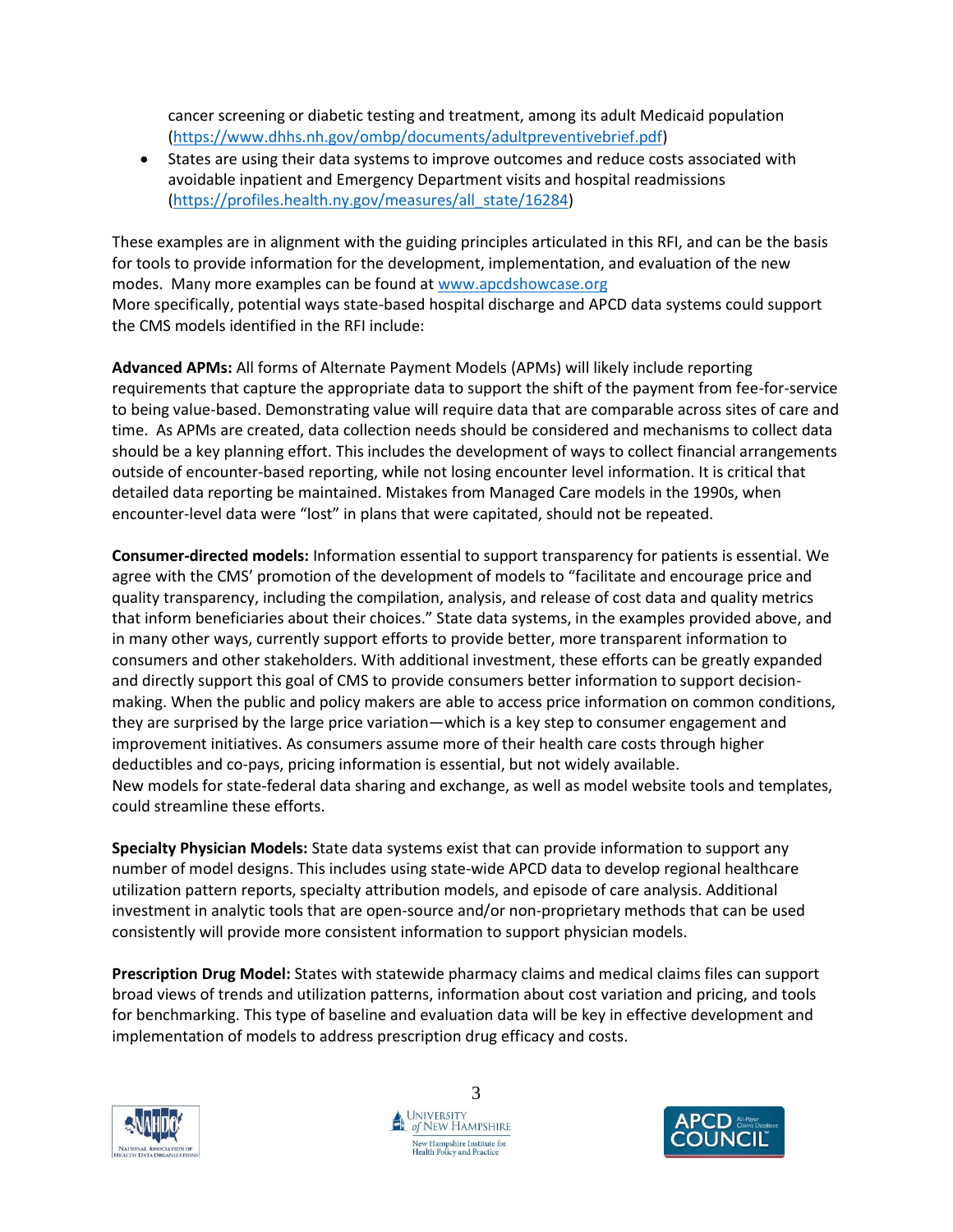**Medicare-Advantage Models:** Statewide hospital discharge data bases capture all payers including Medicare Advantage. State APCDs can capture administrative data on Medicare Advantage populations and these data sources can be useful to CMS as it plans to provide "regulatory flexibility" to plans. State data sets can also be incredibly useful for comparative analysis and benchmarking of these plans to other commercial and public plans, in terms of cost and utilization. Such flexibility is best when balanced with accountability and transparency, which these data could provide. CMS needs to add clarity to their Medicare Advantage contract to confirm plan reporting to the state APCD.

**State-based local innovation:** We agree whole-heartedly with CMS' emphasis of driving change at the state-level and believe that the desire to "partner with states to drive better outcomes for people based on local needs" should be part of the new direction for the Innovation Center. States with APCD reporting have an advantage by having a comprehensive source of information to target and drive improvements, measure, and evaluate effectiveness at the local level. Cost and utilization reports described in the examples above (e.g., Oregon) support the statewide transformation efforts, using statewide APCD data. As states work with CMS "to develop state-based plans and local innovation initiatives to test new models", state-based data systems will be a crucial tool for informing, implementing, and evaluating those models.

**Mental Health/Behavioral Health Models:** As with any other model, the development of effective models in Mental Health/Behavioral Health need to be informed by reliable, statewide and system-wide data. State data systems have been used to develop BH-specific provider attribution models and describe the differences in cost and utilization for people with MH/BH conditions. There are challenges in describing care related to MH/BH issues, included carved out benefit plans and restrictions related to 42CFR Part 2 that will be important for CMS to address in order to have the robust data it needs to effectively develop models.

**Program Integrity:** Robust data systems, which contain data across payers and systems of care, can be effective in developing tools to reduce fraud, waste, and abuse.

In summary, all of the models described in this RFI will rely on the preservation and further advancement of patient-level/encounter-level data reporting for reasons of accountability and population health management. Extending payment innovations to all payers will enhance both the APMs and the delivery system performance as a whole, and infrastructure investment in data partners at the state-level will allow CMS to leverage the existing resources available, as well as advance those resources to meet new needs related to the new direction of the Innovation Center.

## **2. Structure, approach, and design of potential models**

Although stated above, we emphasize the recommendation that all proposed models require sustainable and ongoing sources of comparable system-wide data. Data from one individual payer, for one system or geographic area, does not provide sufficient data and information to inform the robust model development and implementation contemplated by CMS. For purposes of reducing reporting burden and increasing the scope of measurement, models that partner with state agencies to share and exchange data should be encouraged. Additionally, leveraging existing data systems in states is preferable to creating a parallel reporting infrastructure at the federal level which will be costly.